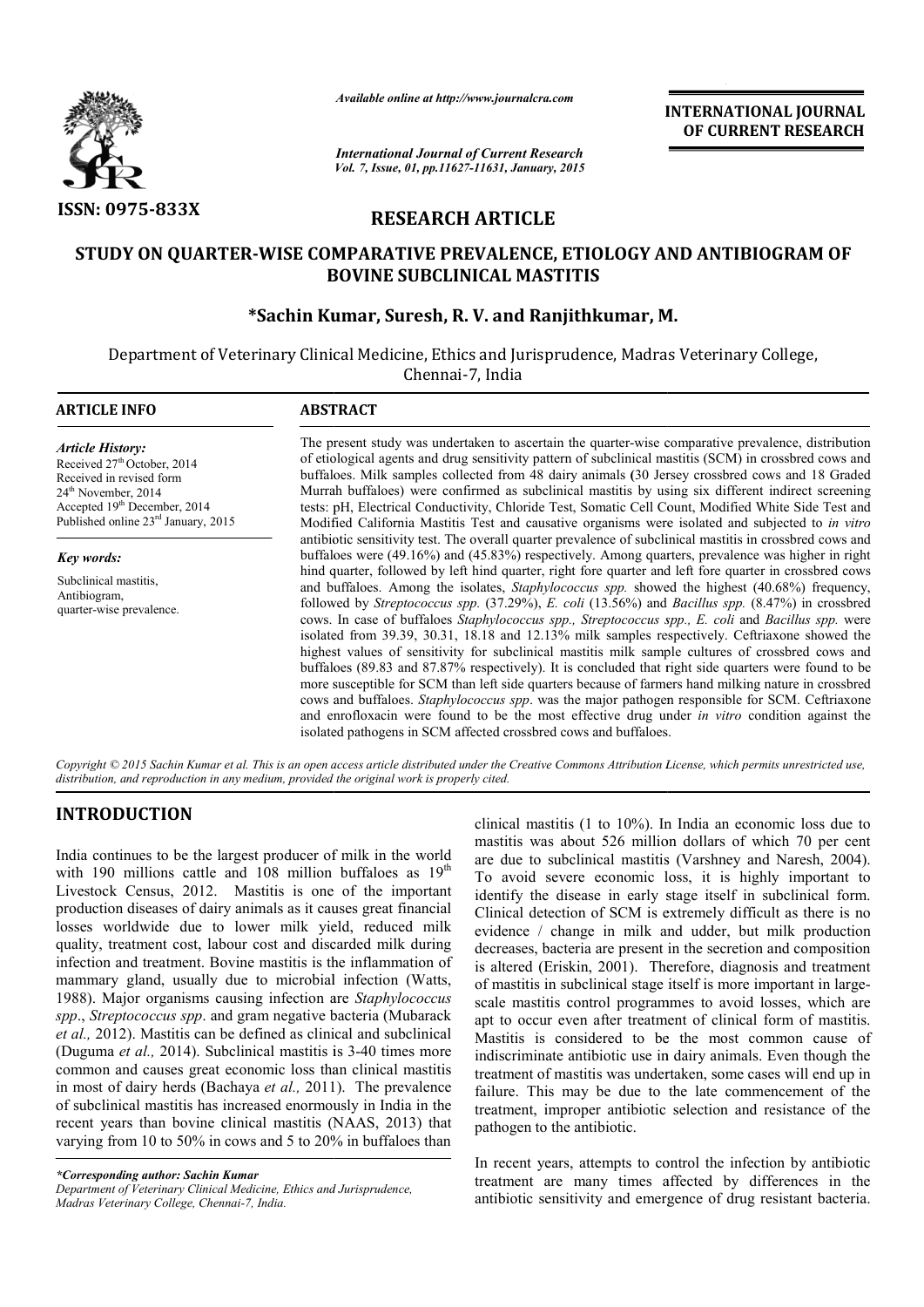The major problem for the field veterinarian is identifying the etiological agent, selection of efficacious drugs commonly available, performing reliable diagnostic tests and initiation of proper control measures. Considering the above facts, the present study was undertaken to determine the quarter-wise comparative prevalence, etiological agents distribution and antibiotic sensitivity pattern of bacterial isolates responsible for subclinical mastitis in crossbred cows and buffaloes.

# **MATERIALS AND METHODS**

#### **Source and collection of milk samples**

Milk sample of each quarter was aseptically collected in sterilized vials from 48 dairy animals **(**30 Jersey crossbred cows and 18 Graded Murrah buffaloes) brought to the Large Animal Clinic Medical Outpatient Unit, Department of Veterinary Clinical Medicine, Ethics and Jurisprudence, Madras Veterinary College, Chennai with the history of reduction in milk yield were subjected to determine subclinical mastitis by using six different indirect screening tests: pH (Rosenberger, 1979), Electrical Conductivity (Hillerton and Walton, 1991), Chloride Test (Yadav *et al*., 1993), Somatic Cell Count (Booth *et al.,* 1984), Modified White Side Test (Doxey, 1983) and Modified California Mastitis Test (Sharma and Rajani, 1969).

#### **Isolation and identification of causative organism**

The isolation and identification of causative organisms from milk samples were done as per standard microbiological procedures suggested by Quin *et al.* (2002).

### *In vitro* **antibiotic sensitivity testing**

The organisms isolated from quarter foremilk samples were tested for sensitivity to 7 different antimicrobials agents as per the method suggested by Bauer *et al.* (1966).

# **RESULTS AND DISCUSSION**

The present study shows, an overall quarter-wise prevalence of subclinical mastitis in crossbred cows and buffaloes were 49.16% and 45.83% respectively. The lower prevalence in buffaloes in comparison to crossbred cows can be that the former is generally more resistant than the later. This was in agreement to the earlier report of Thapa and Kaphle (2002) who reported that buffaloes to be less susceptible to mastitis than cattle. It has also been ascribed to more perfect sphincter mechanism, which prevents entry of infection into teat canal (Uppal *et al.,* 1994).

Quarter-wise prevalence of subclinical mastitis in crossbred cows and buffaloes has been shown in Fig. 1. As regard to distribution among infected quarters higher prevalence of SCM in crossbred cows was recorded in right hind (32.2%), followed by left hind (27.12%) while it was (23.73%) in right fore and (16.95%) in left fore quarters respectively. In case of buffaloes, higher prevalence of SCM was recorded in right hind (39.39%), followed by left hind (30.3%) while it was (18.18%) in right fore and (12.13%) in left fore quarters respectively. This similar pattern of affection of quarters i.e. right hind followed by left hind, right fore and left fore were observed by Zeryehun *et al.* (2013) and Hase *et al.* (2013). The result shows that the hind quarters are affected more than the front quarters. This could be attributed to the high production capacity of the hind quarters (Duguma *et al.,* 2014; Radostits *et al.,* 1994) and the high chance of getting fecal and environmental contamination (Hase *et al.,* 2013).

Though, there was higher prevalence of SCM in hindquarter in buffaloes than crossbred cows and among hindquarters, right hind quarters were found to be more susceptible than the left hind quarters. In case of forequarters, there was higher prevalence in crossbred cows than buffaloes and among forequarters, right forequarters were found to be more susceptible to SCM in our study.



RHQ- Right Hind Quarter LHQ- Left Hind Quarter RFQ- Right Fore Quarter LFQ- Left Fore Quarter

**Fig. 1. Quarter wise prevalence of subclinical mastitis in cows and buffaloes**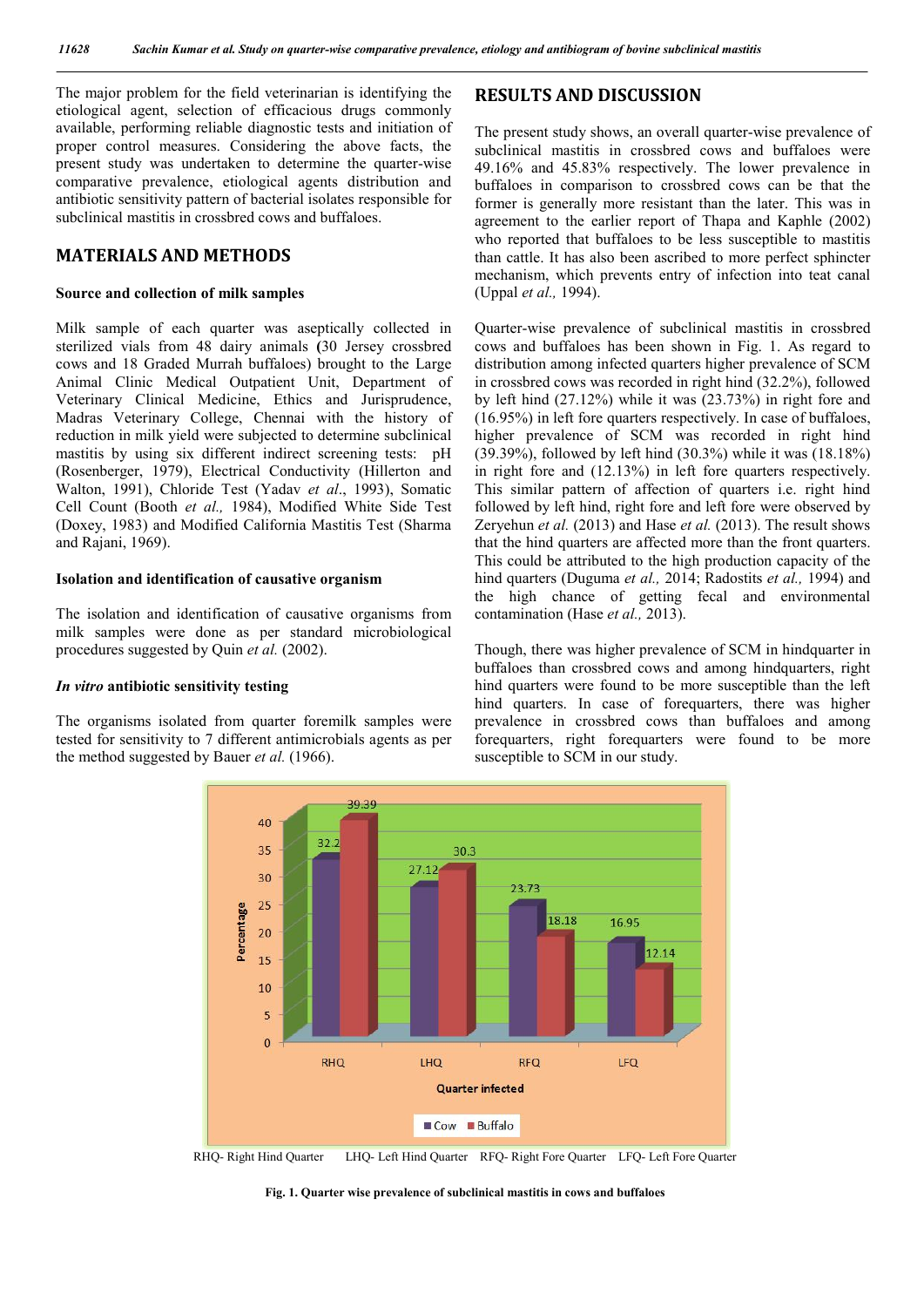Similar results have been reported by Shahid *et al.* (2011). The higher prevalence of right side quarters were ascribed due to the common practice of milkmen milking the animals, while sitting on the left side of the animals; while they exert pressure on the right side of quarters.

The major pathogens isolated from milk samples were *Staphylococcus spp.* 24(40.68%), followed by *Streptococcus spp.* 22(37.29%), *E coli* 8(13.56%) and *Bacillus spp.* 5(8.47%) in crossbred cows. In case of buffaloes *Staphylococcus spp.* 13(39.39%), followed by *Streptococcus spp.* 10(30.31%), E*. coli* 6(18.18%) and *Bacillus spp.* 4(12.13%) were isolated (Fig. 2). Similar results were observed by Khan and Muhammad (2005) and Akram *et al*. (2013) who reported similar pattern of isolates in crossbred cows and buffaloes affected with SCM. The higher prevalence of *Staphylococcus spp.* followed by *Streptococcus spp.* in SCM has been highlighted in the study of many workers in cows (Duguma *et al.,* 2014; Khan and Muhammad, 2005; Elango *et al.,* 2010) and buffaloes (Khan and Muhammad, 2005; Bhalerao *et al*., 2000; Pankaj *et al*., 2013). Similar to our findings, other workers from India have also reported *Staphylococci* and *Streptococci* to be the main etiological agents of SCM (Pankaj *et al.,* 2013; Sharma and Sindhu, 2007). The higher incidence of *Staphylococci* indicates unhygienic milking practices as these pathogens are mainly spread during milking via milker's hands (Bradley, 2002).

In the present study, *Streptococcus spp.* was the second prevalent bacterial species isolated which agrees to the Radostits *et al.* (1994) who stated that *Streptococcus spp.* is the most prevalent along with *Staphylococcus spp.* However, the lower prevalence as compared to *Staphylococcus spp.* is because *Streptococcus spp.* survives poorly outside the udder, and established infections are eliminated by frequently use of penicillin and other antibiotics. In our study, prevalence of *E. coli* and *Bacillus spp.* were quite low. The incidence of *E coli* mastitis may have been due to poor hygienic conditions as *E coli* originates from the cows environment and infect the udder via the teat canal as reported by Bradley (2002). Mir *et al.* (2014) who isolated *E coli* and *Bacillus spp.* from cows affected with SCM. A high prevalence of *E coli* in SCM affected buffaloes was reported by Naiknaware *et al.* (1998). Palanivel *et al.* (2005) who isolated *Bacillus spp*. from SCM affected buffaloes. Our study is in agreement with the above authors. All the bacteria isolated were tested *in vitro* for their sensitivity to 7 different antibiotics that are commonly used in veterinary practices. The descending order of antibiotic sensitivity in crossbred cows and buffaloes affected with SCM were ceftriaxone, enrofloxacin, gentamicin, chloramphenicol, cloxacillin, ampicillin and amoxicillin (Table 1 and 2).



**Fig. 2. Bacterial isolates in subclinical mastitis milk of cows and buffaloes**

| S. No.       | Isolates           | Ci         | Ex        |            |            | Clx        |            | Am        |
|--------------|--------------------|------------|-----------|------------|------------|------------|------------|-----------|
| .,           | Staphylococcus sp. | 19         | 19        | 20         | 15         | 12         | 10(41.6)   |           |
|              |                    | (79.1)     | (79.1)    | (83.3)     | (62.5)     | (50)       |            | (37.5)    |
| <sup>1</sup> | Streptococcus sp.  | 22         | 21        | 16         | 10         |            |            |           |
|              |                    | (100)      | (95.4)    | (72.7)     | (45.4)     | (18.1)     | (22.7)     | (18.1)    |
|              | E. coli            |            |           |            |            |            |            |           |
|              |                    | (100)      | (100)     | (100)      | (62.5)     | (12.5)     | (25)       | (25)      |
| 4.           | Bacillus sp.       |            |           |            |            |            |            |           |
|              |                    | (80)       | (80)      | (60)       | (60)       | (40)       | (20)       | (40)      |
|              | Total              | 53 (89.83) | 52(88.13) | 47 (79.66) | 33 (55.93) | 19 (32.20) | 18 (30.50) | 17(28.81) |

Figures in parenthesis indicates percentage Ci- Ceftriaxone, Ex- Enrofloxacin, G- Gentamicin , C- Chloramphenicol Clox- Cloxacillin, A- Ampicillin, Am- Amoxycillin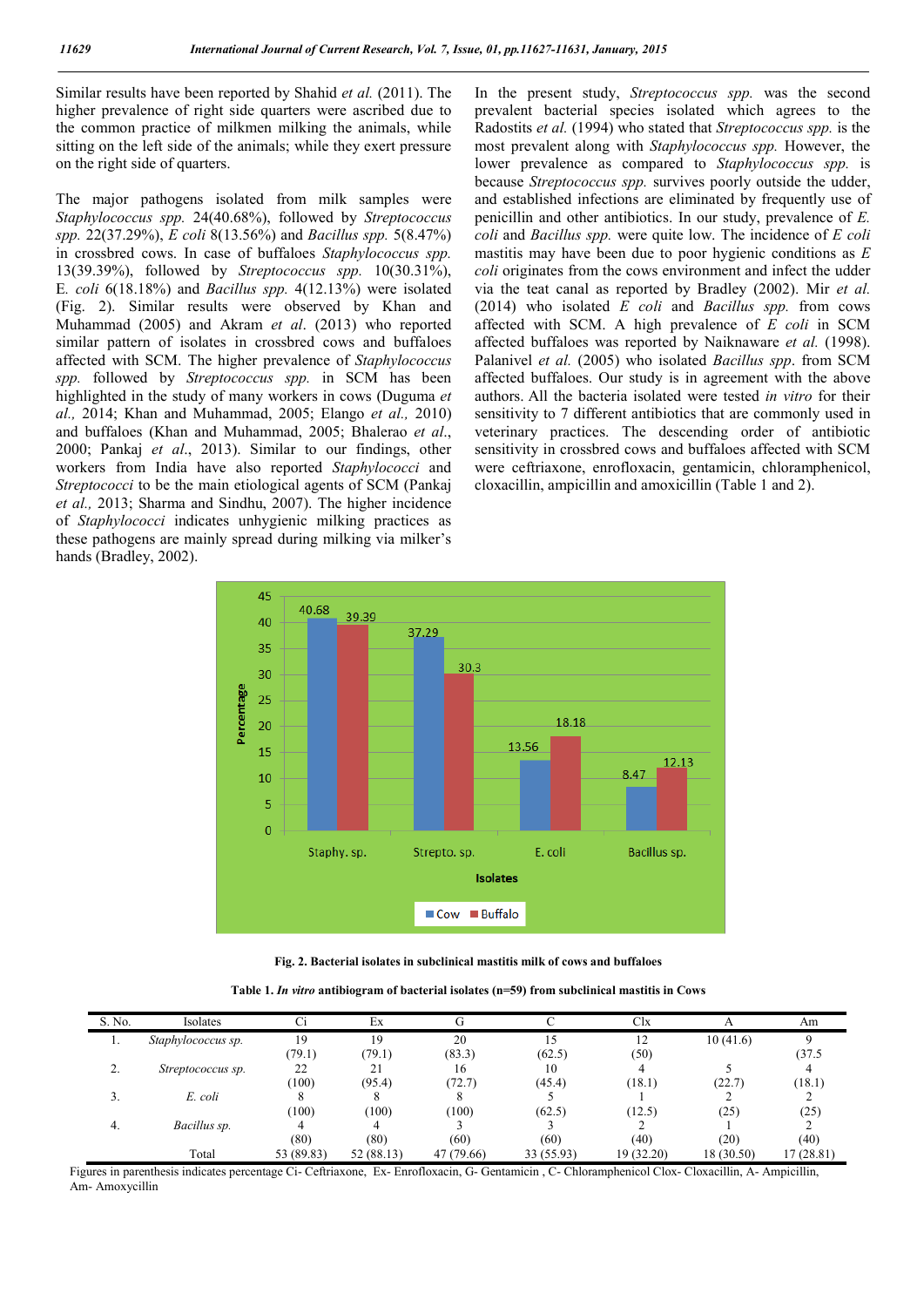| S.No. | Isolates           | Сi         | Ex        |            |            | Clx       |           | Am       |
|-------|--------------------|------------|-----------|------------|------------|-----------|-----------|----------|
| .,    | Staphylococcus sp. | 10         | a         |            |            | 15        |           |          |
|       |                    | (79.9)     | (69.2)    | (84.6)     | (61.5)     | (38.4)    | (46.15)   | (30.76)  |
| ۷,    | Streptococcus sp.  | 10         |           |            |            |           |           |          |
|       |                    | (100)      | (90)      | (70)       | (40)       | (30)      | (20)      | (20)     |
| Ć.    | E. coli            | 6(100)     |           |            |            |           |           |          |
|       |                    |            | (100)     | (100)      | (50)       | (50)      | (16.6)    | (33.3)   |
| 4.    | Bacillus sp.       |            |           |            |            |           |           |          |
|       |                    | (75)       | (75)      | (50)       | (75)       | (25)      | (25)      | (25)     |
|       | Total              | 29 (87.87) | 27(81.81) | 26 (78.78) | 18 (54.54) | 12(36.36) | 10(30.30) | 9(27.27) |

**Table 2.** *In vitro* **antibiogram of bacterial isolates (n=33) from subclinical mastitis in Buffaloes**

Figures in parenthesis indicates percentage, Ci- Ceftriaxone, Ex- Enrofloxacin, G- Gentamicin, C- Chloramphenicol Clox- Cloxacillin, A- Ampicillin, Am- Amoxycillin

The present observation is in agreement with the Lairintluanga *et al.* (2003) who reported *Staphylococcus spp.* was found highly sensitive to enrofloxacin, gentamicin and least sensitive to amphicillin. *Streptococcus spp.* was found highly sensitive to ceftriaxone. This observation is in agreement with the trial of Umakantan (1998) and Ramprabhu *et al.* (2004). *E. coli* was found highly sensitive for enrofloxacin, gentamicin which is in accordance with the report of Lairintluanga *et al*. (2003).

*Bacillus spp*. was found highly sensitive to enrofloxacin, gentamicin, chloramphenicol and least sensitive to amoxicillin and amphicillin. This agreed with reports of Sharma and Prasad (2004). *Staphylococcus spp*. and *Streptococcus spp.* were found least sensitive to amoxicillin. This observation is similar with the report of Ramprabhu and Rajeswar (2007) who reported that it is due to indiscriminate use of this antibiotic in the recent past. In our study, Ceftriaxone, enrofloxacin, gentamicin are less commonly used for treatment of mastitis in the area of studying resulting in higher efficacy of these drugs. On the other hand isolates showed least sensitivity or resistance to cloxacillin, ampicillin and cloxacillin. Indiscriminate and frequent use of these antibiotics in animals could be the reason for their ineffectiveness against bacterial isolates. Antibiotic resistance patterns vary among different farms, regions, states and countries depending upon the type of organisms and use of antibiotics in particular area; therefore, antibiotic sensitivity is suggested before institution of treatment.

## **Conclusion**

Subclinical mastitis (SCM) is a common and serious problem of dairy animals. The prevalence of SCM increases in dairy animals with a history of reduction in milk yield. Various indirect diagnostic, cost effective tests are easily applicable for regular screening of SCM for early detection and treatment. The present study showed that contagious (*Staphylococcus spp*.), environmental (*Streptococcus spp.; E coli*) and opportunistic (*Bacillus spp.*) microorganisms are responsible for SCM in dairy animals. For controlling subclinical and clinical form of mastitis it is necessary to apply good sanitary and hygienic measures at every aspect of animals as well as milkmen. Isolation and identification of SCM causing bacteria, establishment of correct *in vitro* antibiogram are important prerequisite for implementation of effective control of mastitis. At the same time farmers should be aware about the mastitis management, udder health management, shed management and nutrition management for clean milk production.

#### **Acknowledgement**

The authors are grateful to Department of Veterinary Clinical Medicine, Ethics and Jurisprudence, Madras Veterinary College, Tamil Nadu Veterinary and Animal Sciences University, Chennai, India for support and providing fund for the present research work.

# **REFERENCES**

- 19<sup>th</sup> Livestock census-2012. All India report, Govt. of India, Ministry of Agriculture, Department of Animal husbandry, Dairying and Fisheries, Krishi bhavan, New Delhi. pp. 13.
- Akram, N., Chaudhary, A.H., Ahmed, S., Ghuman, M.A., Nawaz, G., and Hussain, S. 2013. Isolation of bacteria from mastitis affected bovine milk and their antibiogram. *European J. Vet. Medicine,* 2(1): 38-46.
- Bachaya, H.A., Raza, M.A., Murtaza, S., and Akbar, I.U.R. 2011. Subclinical bovine mastitis in Muzaffar Garh district of Punjab (Pakistan). *J. Anim. and Plant Science,* 21: 16- 19.
- Bauer, A.W., Kirby, W.M.M., Sherris, J.S., and Turck, M. 1966. Antibiotic susceptibility testing by a standard single disc method. *Am. J. Clin. Pathology,* 45: 493-496.
- Booth, J.M., Grootenhuis, G., and Heeschen, W. 1984. Recommended procedures in somatic cell count of milk. IDF Bulletin, Doc-168, pp. 4-7.
- Bhalerao, D.P., Jagadish, S., Keskar, D.V., Dangore, A.D., and Sharma, L.K. 2000. Antibiogram and treatment of bovine subclinical mastitis. *Indian Vet. Journal,* 77: 244-246.
- Bradley, A.J. 2002. Bovine mastitis an evolving disease. *Vet. Journal,* 164: 116-128.
- Doxey, D.L. 1983. Clinical pathology and diagnostic procedures 2nd Ed. Bailiere Tindall, London. pp. 129-293.
- Duguma, A., Tolosa T., and Yohannes, A. 2014. Prevalence of clinical and subclinical mastitis on crossbred dairy cows at Holleta Agricultural Research Centre, Central Ethiopia. *J. Vet. Med. and Ani. Health,* 6 (1): 13-17.
- Elango, A., Doraisamy, K.A., Rajarajan, G., and Kumaresan, G. 2010. Bacteriology of subclinical mastitis and antibiogram of isolates recovered from cross bred cows. *Indian J. Anim. Research,* 44(4): 280-284.
- Eriskin, Z.R.J. 2001. Intramuscular administration of ceftiofursodiu versus intramammary infusion of penicillin/novobiocin for treatment of *Streptococcus agalactiae* mastitis in dairy cows. *J. Am. Vet. Med. Association,* 208: 258-260.